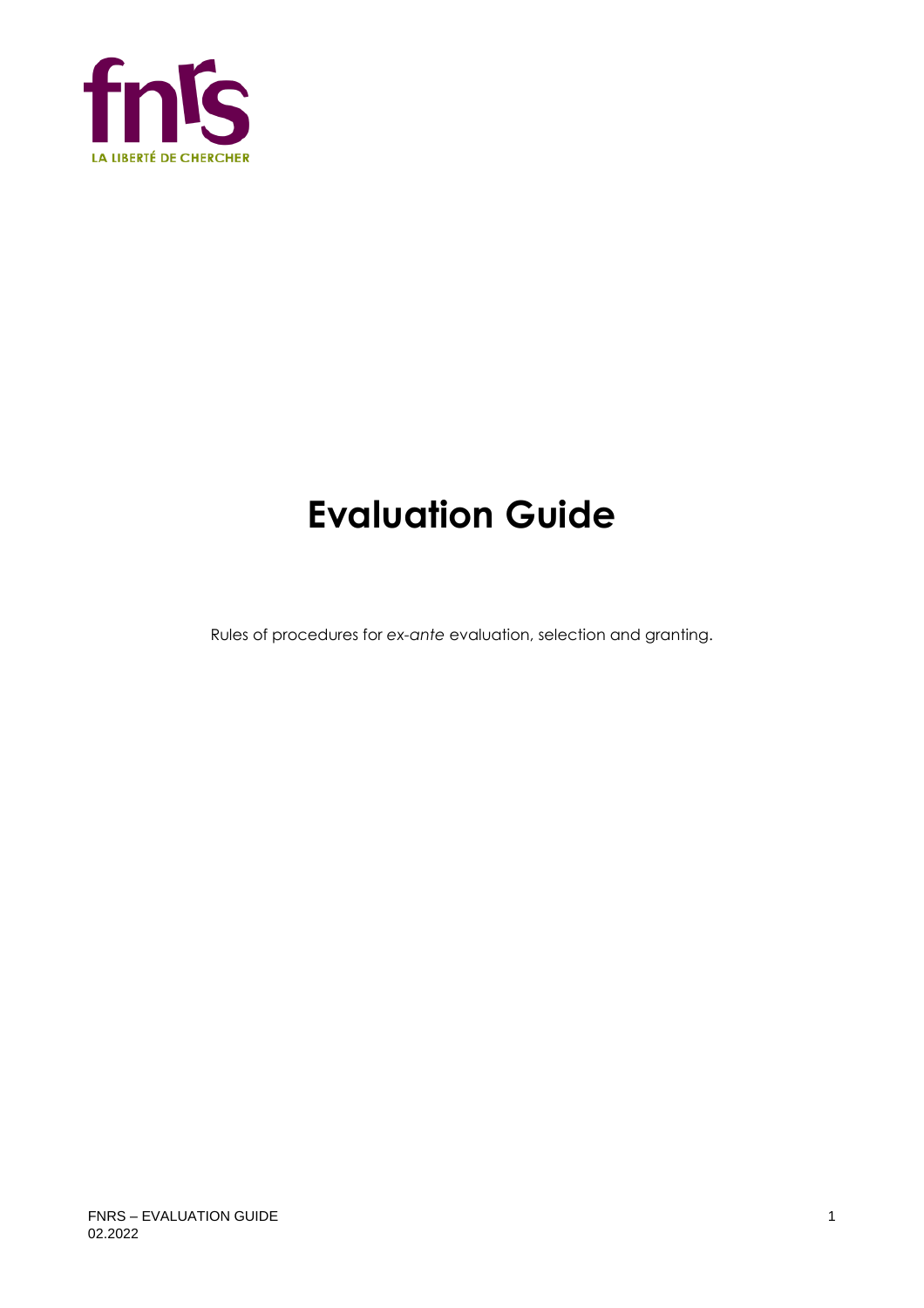# **FOREWORD**

#### **THE FUND FOR SCIENTIFIC RESEARCH – FNRS<sup>1</sup>**

The mission of the FNRS aims at promoting free (fundamental) scientific research within the French-speaking Community of Belgium (CFB)<sup>2</sup> through its grant allocation process for researchers and institutions (mostly CFB universities).

In order to fulfil this mission, the FNRS has set up funding instruments, which are subject to calls for proposals occurring at different times along the year. The granting depends on a peer review of the quality of the proposal and is based on scientific excellence.

#### **FNRS CALLS FOR PROPOSALS AND DOCUMENTS**

The documents related to the calls for proposals include:

- the regulations, which specify the requirements for the calls and the functioning modalities in case of granting;
- the guide for applicants, which describes the general principles of the calls and the functioning of each instrument;
- the guide for reviewers, which specifies the rules to be applied for the proposals' evaluation, and the characteristics of each instrument to experts who take part in the two *ex-ante* evaluation steps;
- the evaluation guide, which presents the rules for the evaluation, selection and granting procedures.

Rules and regulations adopted by the Board of Trustees of the FNRS constitute the reference framework of the calls. They are thus the only documents that bind the FNRS. All the calls for proposals are announced on the [FNRS website,](https://www.frs-fnrs.be/en/) where the related documents can also be found.

#### **CONTENT OF THE EVALUATION GUIDE**

The guide provides a comprehensive presentation of the evaluation process of the FNRS and is divided into 4 parts:

- the first part specifies the general funding principles of the FNRS;
- the second part describes the submission steps for a proposal;
- the third part presents the peer review process;
- the fourth part describes how the evaluation is finalised by the Board of Trustees of the FNRS.

<sup>&</sup>lt;sup>1</sup> In order for the document to be easier to read, the Fund for Scientific Research – FNRS (F.R.S.-*FNRS) is shortened to "FNRS" hereinafter.*

<sup>2</sup> *In order for the document to be easier to read, the French-speaking Community of Belgium is shortened to "CFB" hereinafter.*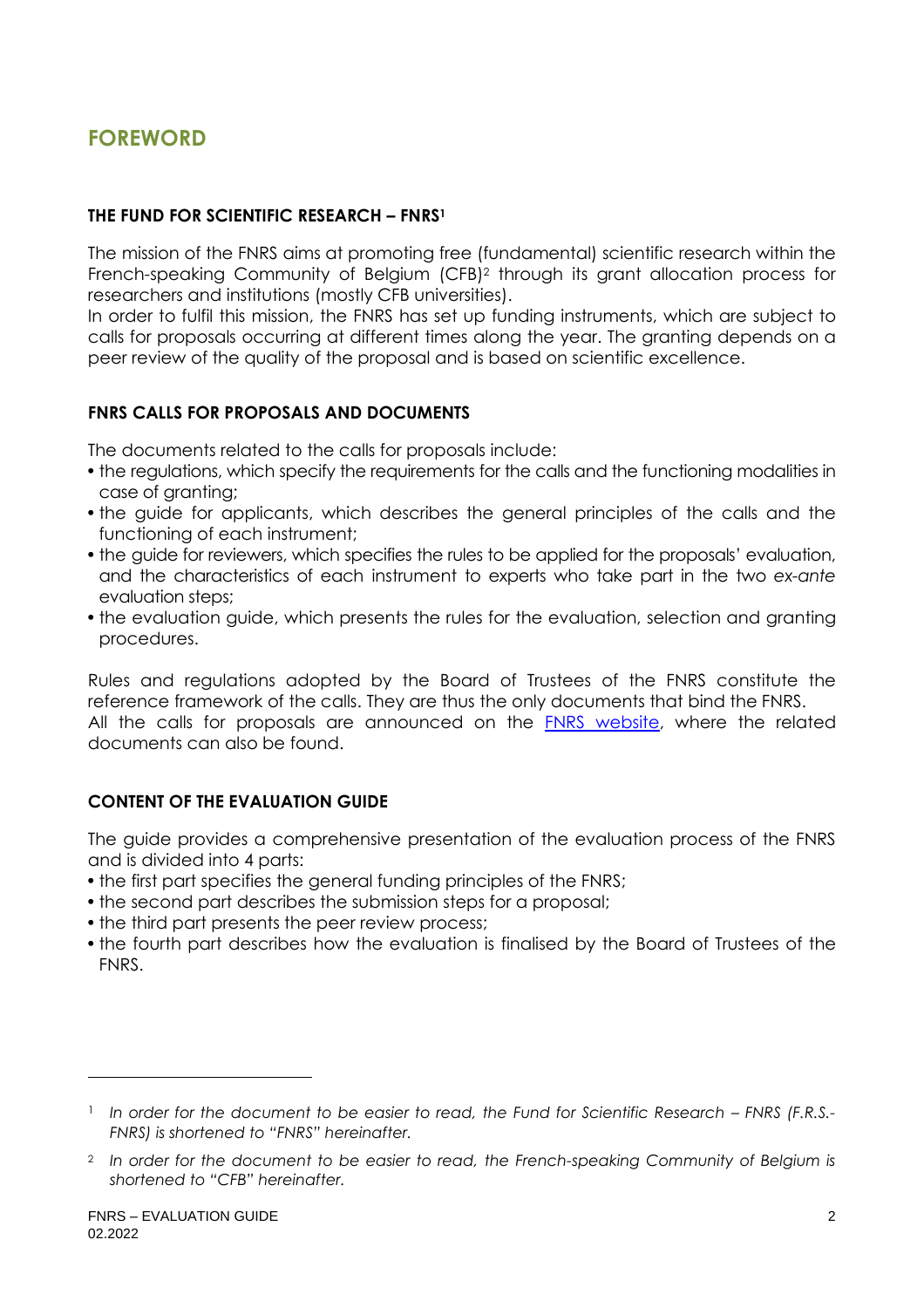# **TABLE OF CONTENTS**

|       | 1. INTRODUCTION: THE FNRS & ITS FUNDING SCHEMES _________________________________ 4                                                                                                                                                  |    |
|-------|--------------------------------------------------------------------------------------------------------------------------------------------------------------------------------------------------------------------------------------|----|
| 1.1   |                                                                                                                                                                                                                                      |    |
| $1.2$ |                                                                                                                                                                                                                                      |    |
| 1.3   |                                                                                                                                                                                                                                      |    |
| 1.4   |                                                                                                                                                                                                                                      |    |
| 1.5   |                                                                                                                                                                                                                                      |    |
|       |                                                                                                                                                                                                                                      |    |
| 2.1   |                                                                                                                                                                                                                                      |    |
| 2.2   |                                                                                                                                                                                                                                      |    |
| 2.3   | SELECTION OF THE SCIENTIFIC COMMISSION AND DESCRIPTOR FIELDS ____________________7                                                                                                                                                   |    |
| 2.4   |                                                                                                                                                                                                                                      |    |
| 2.5   |                                                                                                                                                                                                                                      |    |
|       |                                                                                                                                                                                                                                      |    |
|       |                                                                                                                                                                                                                                      | 9  |
|       |                                                                                                                                                                                                                                      |    |
| 3.1   |                                                                                                                                                                                                                                      |    |
|       |                                                                                                                                                                                                                                      |    |
|       |                                                                                                                                                                                                                                      |    |
|       |                                                                                                                                                                                                                                      |    |
|       |                                                                                                                                                                                                                                      |    |
|       |                                                                                                                                                                                                                                      |    |
| 3.3   |                                                                                                                                                                                                                                      |    |
| 3.4   |                                                                                                                                                                                                                                      |    |
|       |                                                                                                                                                                                                                                      |    |
| 3.5   |                                                                                                                                                                                                                                      | 14 |
| 3.6   | <b>PROPOSALS GRADING SYSTEM EXAMPLE AND RESIDENCE AND RESIDENCE</b>                                                                                                                                                                  | 14 |
|       |                                                                                                                                                                                                                                      | 15 |
| 4.1   | <b>FUNDING DECISION CONTRACT DESCRIPTION OF A SECOND PROPERTY OF A SECOND PROPERTY OF A SECOND PROPERTY OF A SECOND PROPERTY OF A SECOND PROPERTY OF A SECOND PROPERTY OF A SECOND PROPERTY OF A SECOND PROPERTY OF A SECOND PRO</b> | 15 |
| 4.2   |                                                                                                                                                                                                                                      | 15 |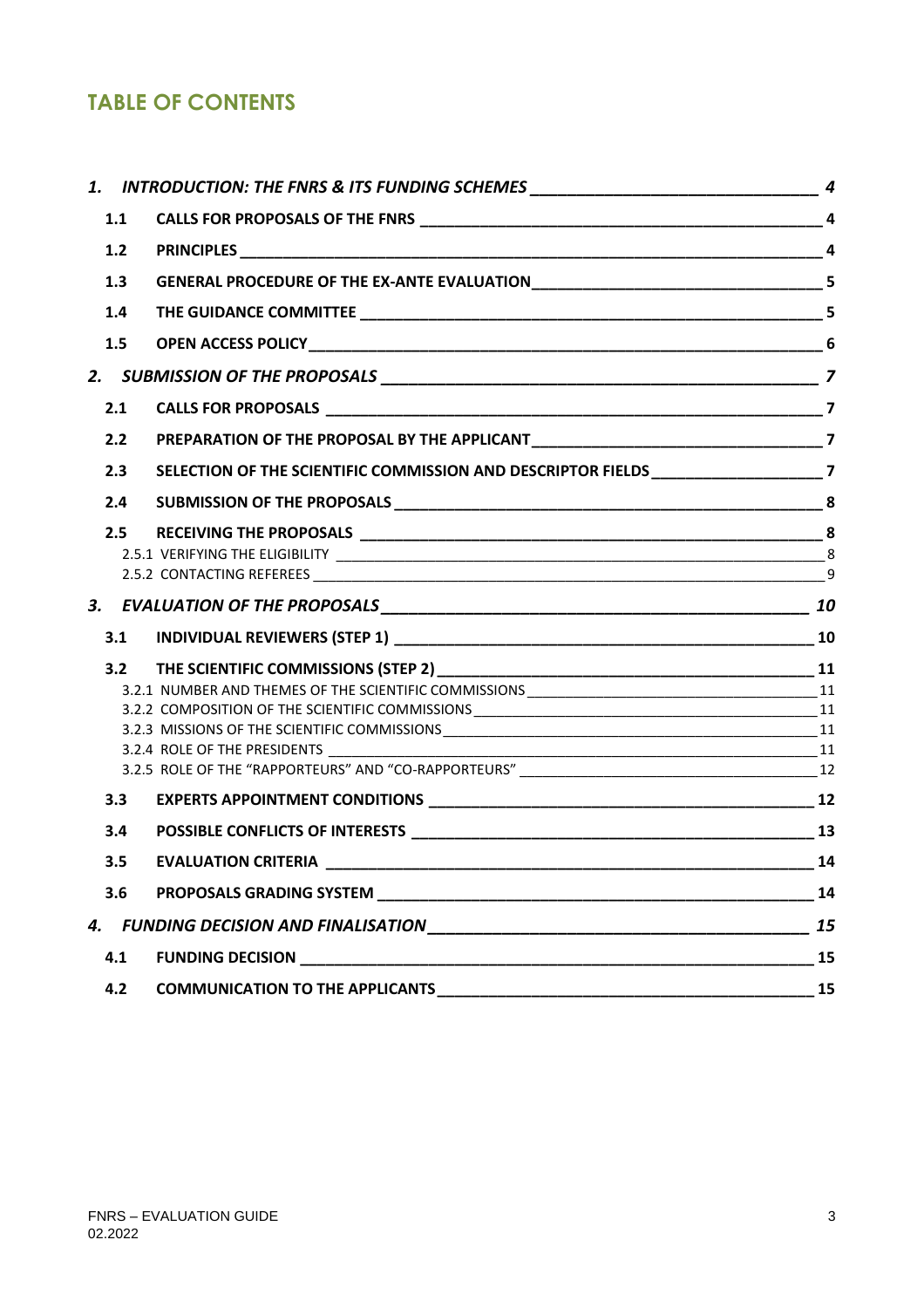# <span id="page-3-0"></span>**1. INTRODUCTION: THE FNRS & ITS FUNDING SCHEMES**

# <span id="page-3-1"></span>**1.1 CALLS FOR PROPOSALS OF THE FNRS**

Every year, the FNRS organises several calls for proposals divided into different major instruments carried out within the framework of a bottom-up approach: researchers are free to suggest the research theme they seek to develop, within the research institution that agrees to host them, on condition that the institution provides access to the FNRS funding for the related instrument.

The three main FNRS calls are spread over the year and include 3 major types of instruments:

- The "Grants and Fellowships" call, opening in December: instruments that fund researchers with four different levels of expertise;
- The "Credits and Projects" call, opening in spring: instruments that fund individual or collaborative research based on researchers' initiative;
- The "Large equipments" call: instruments that focus on research infrastructures and the like.

Besides, complementary grants may be allocated independently of these calls via permanent instruments dedicated to 'life of research' (Mobility, Congresses…).

The eligibility criterion which is common to all the instruments is that applicants must pertain to a CFB research institution or to a state scientific institution.

The FNRS reviews the proposals in order to identify those whose quality is high enough and deserving to be granted.

# <span id="page-3-2"></span>**1.2 PRINCIPLES**

participate in the evaluation of proposals.

The selection of the application files submitted under the funding schemes of the FNRS is performed on the basis of scientific excellence, and depends on a peer review. To that end, the Board of Trustees of the FNRS shall appoint independent experts that

This evaluation guide establishes the rules for the evaluation, selection and granting procedures. These rules are based on the following principles:

- **Excellence**: the applicants selected to receive a grant must show a high level of quality with regard to the criteria presented in the calls for proposals.
- **Transparency**: the decision to allocate a grant is based on rules and procedures clearly defined. Besides applicants should be given sufficient information about the results of the evaluation of their proposals.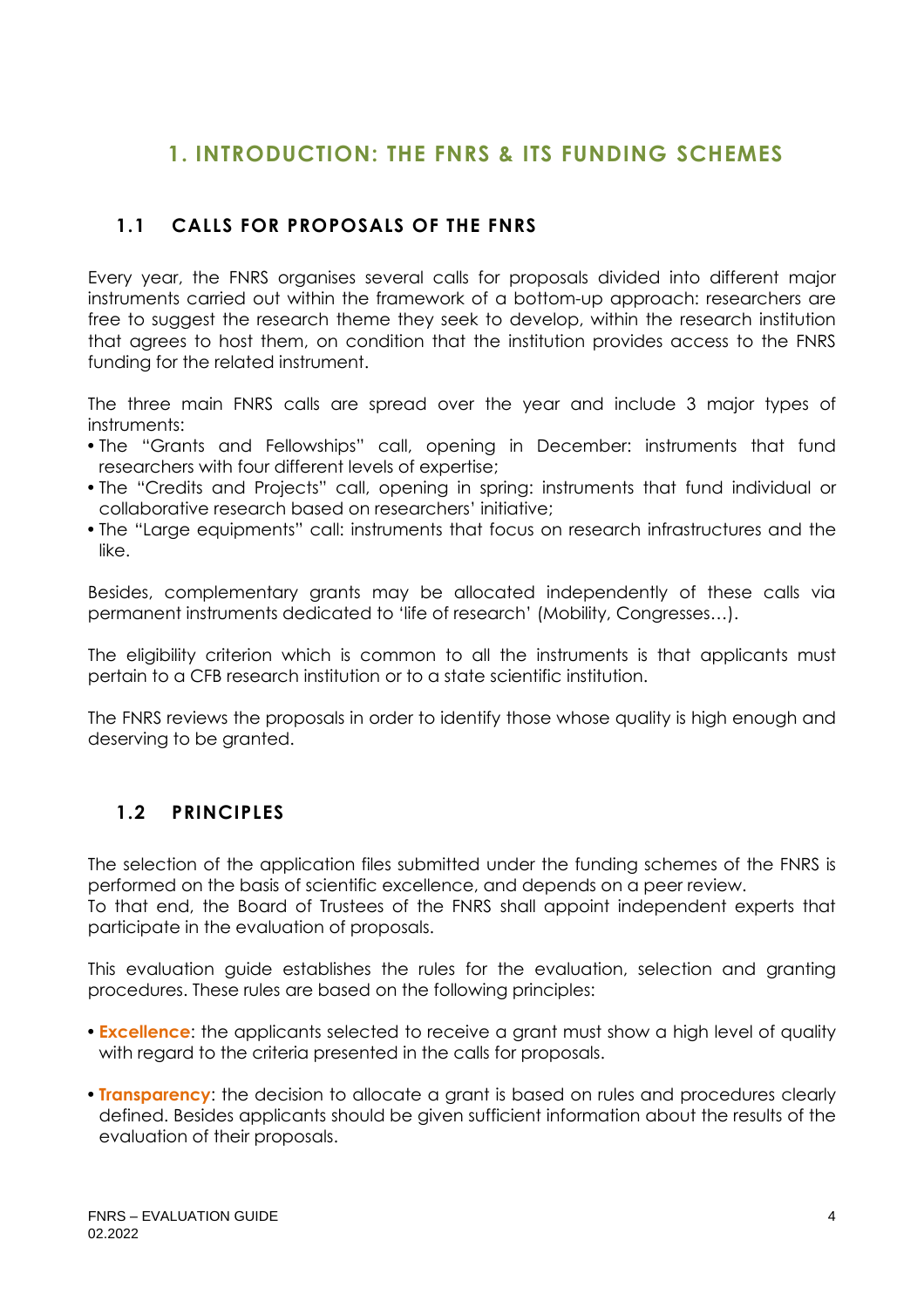- **Confidentiality**: all the proposals, data and related documents communicated to the FNRS are considered confidential. Only the information contained in the applicant's summary sheet is considered public. In case of granting, this information will be used on the [FNRS website](https://admin.frs-fnrs.be/SITE2/Search/Recherche.cfm) or in any other document intended for the public, for the sake of both transparency and the duty to account for the proper use of public monies (accountability).
- **Ethical aspects**: in the context of any evaluation process, the FNRS refers to the great principles of an ethically justified scientific practice as defined by the Code of Ethics for Scientific Research in Belgium, and to the international standards.

#### <span id="page-4-0"></span>**1.3 GENERAL PROCEDURE OF THE EX-ANTE EVALUATION**

For the instruments related to calls for proposals, the Board of Trustees of the FNRS has adopted the principle of a one-phase and a two-step evaluation of the proposals. The entire process occurs in three successive parts involving key factors:

- **The administrative work:** for the instruments related to this type of evaluation, the FNRS receives proposals submitted through [e-space,](https://e-space.frs-fnrs.be/) a web-based management platform dedicated to the calls for proposals.
- **The evaluation** is divided in **two** different **steps** (except for some instruments). Step 1 consists in the remote individual evaluation and depends on experts selected by the FNRS who are specialised in the field of the proposal. Step 2 depends on Scientific Commissions made up of experts who meet in sessions in order to set up a consolidated ranking and finalise the evaluation reports of the applicants.
- **The funding decision** is made when the Board of Trustees of the FNRS approves the funding and provides the applicants and promoters (if any) with the result of their proposal and the final evaluation report. If applicable, depending on the instrument, applicants and promoters may receive the evaluation report issued by the first-step individual experts anonymously.

## <span id="page-4-1"></span>**1.4 THE GUIDANCE COMMITTEE**

The [Guidance Committee](https://www.frs-fnrs.be/docs/Reglement-et-documents/FRS-FNRS_REGL_COMA_EN.pdf) (COMA - Comité d'accompagnement) is made up of 13 members:

- 12 members: each scientific field (SEN: Exact and Natural Sciences; SVS: Life and Health Sciences; SHS: Human and Social Sciences) is represented by 4 members, who are appointed by the UCLouvain (1 member), the ULB (1 member), the ULiège (1 member) and the small and medium sized universities, i.e., UNamur, UMons or USL-B (1 member);
- **The Guidance Committee shall be chaired by the Secretary General of the FNRS.**

The Guidance Committee shall suggest a composition of the Scientific Commissions to the Board of Trustees of the FNRS and the list of possible individual reviewers.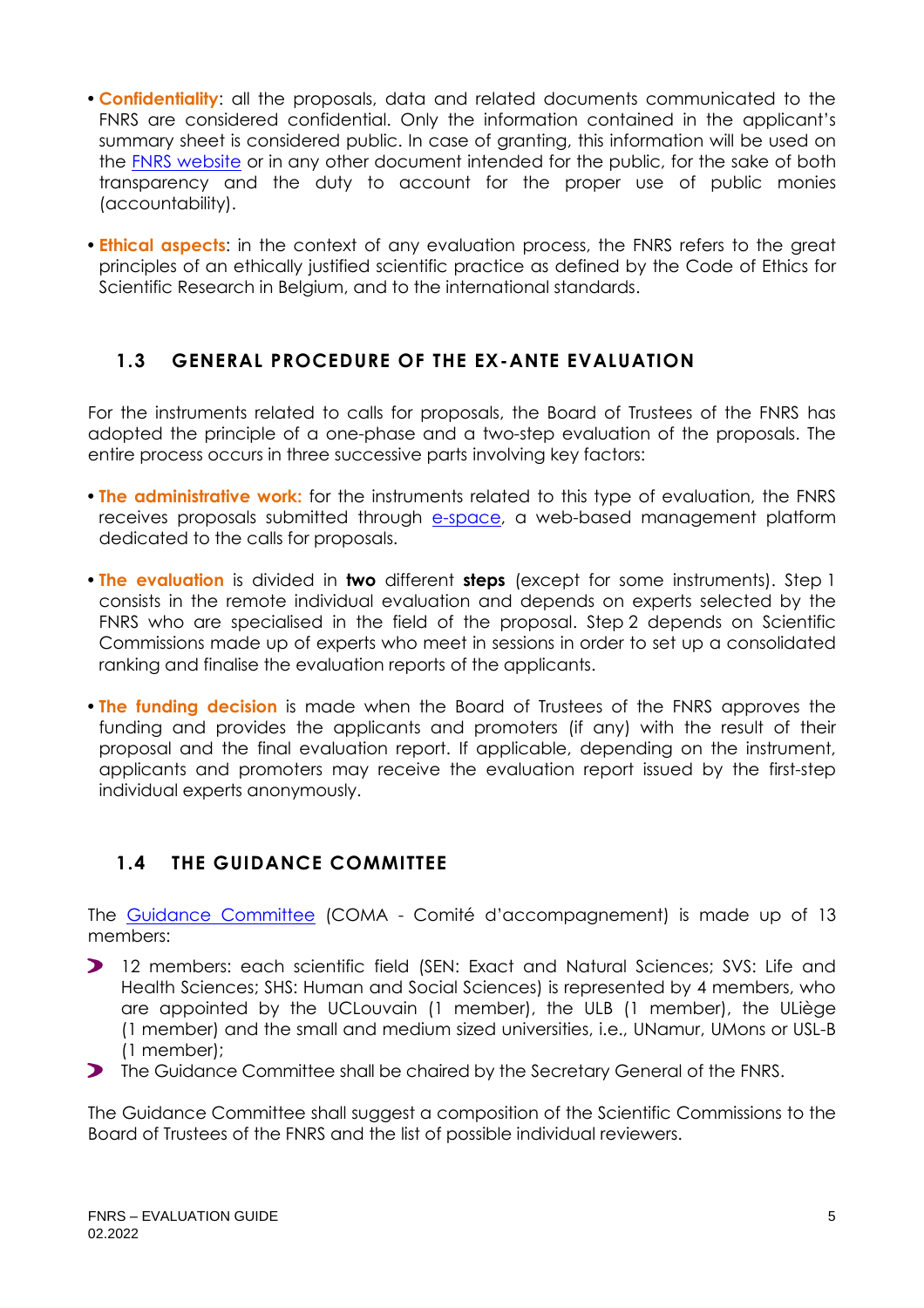Moreover, the Guidance Committee may suggest possible improvements of the procedure on the basis of the experience of its members in the evaluation procedure.

# <span id="page-5-0"></span>**1.5 OPEN ACCESS POLICY**

The FNRS endorses the principle of open access to scientific publications financed wholly or partly from the public funding. This support has led to the implementation of an institutional mandate providing Open Access to publications from FNRS funded research projects and by researchers under the "*Open Access Green Road*" business model.

The [Regulation](https://www.frs-fnrs.be/docs/Reglement_OPEN_ACCESS_EN.pdf) specifies the conditions under which the FNRS grant recipients shall store, when possible, all the funded research results of which they are authors or co-authors in their institution's repository.

Any scientific publication resulting partially or fully from a grant of the FNRS shall mention the source of the funding as follows: *"This work was supported by the Fonds de la Recherche Scientifique - FNRS under Grant(s) n° [ID number]"*.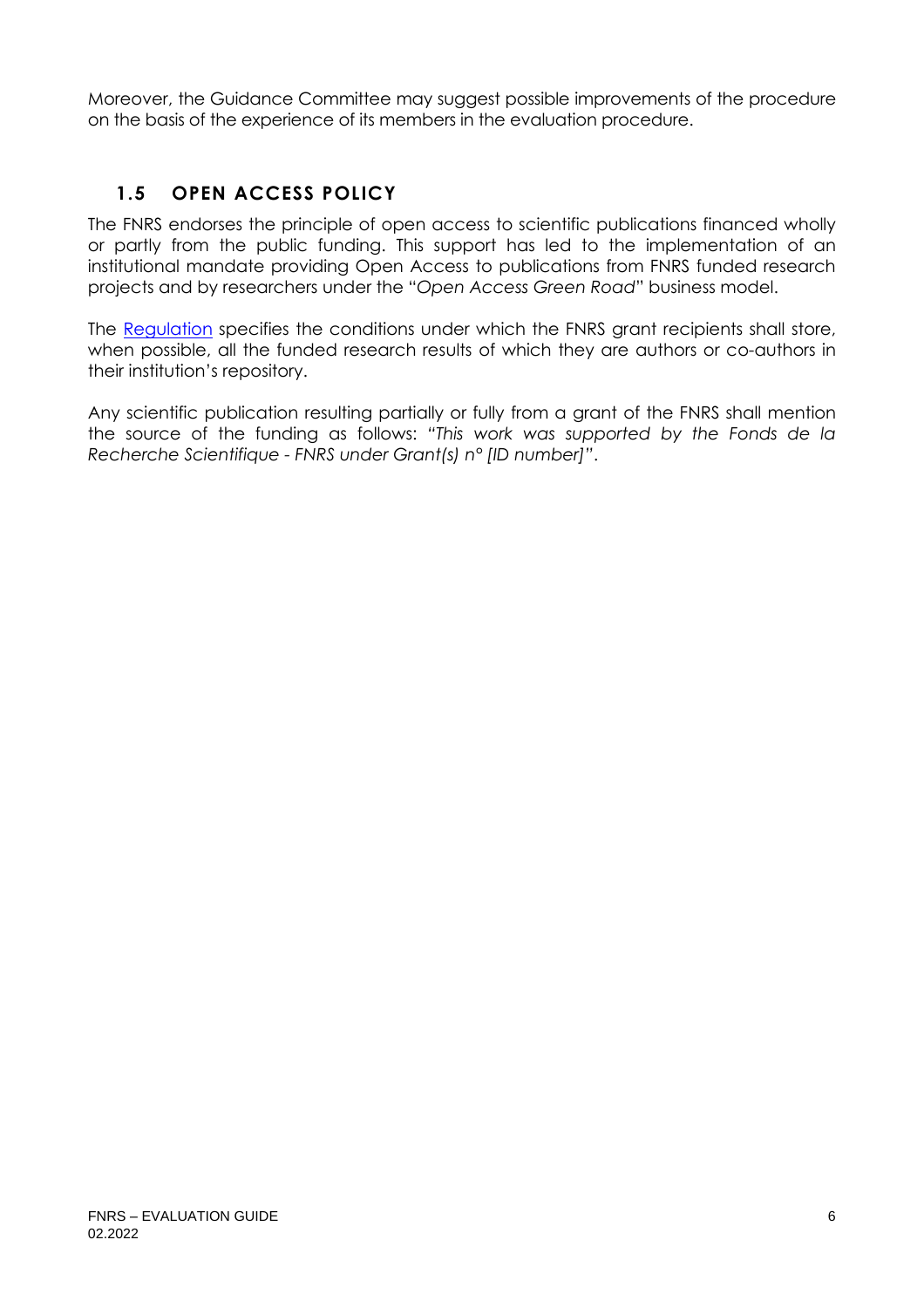# **2. SUBMISSION OF THE PROPOSALS**

# <span id="page-6-1"></span><span id="page-6-0"></span>**2.1 CALLS FOR PROPOSALS**

The annual [calendar](https://www.frs-fnrs.be/en/calendrier-des-appels) of the calls for proposals is published on the FNRS website.

For each call the FNRS shall create or update all materials that are available to the applicants.

## <span id="page-6-2"></span>**2.2 PREPARATION OF THE PROPOSAL <sup>3</sup> BY THE APPLICANT**

The applicant makes a certain number of choices that do have an impact on the evaluation process of the project:

- when choosing the language of the proposal (French or English), the applicant will influence the selection of individual reviewers who can read and understand either French or English;
- when selecting descriptor fields and depending on the summary of the project, the applicant will guide the FNRS in the selection of individual reviewers;
- if necessary, the applicant may indicate up to 3 experts s/he does not wish to have as reviewers and justifies her/himself;
- the applicant will have to select the Scientific Commission that will be in charge of finalising the evaluation of the proposal.

It is recommended to applicants who wish to have their application file assessed by [Scientific Commissions](https://www.frs-fnrs.be/docs/Reglement-et-documents/FRS-FNRS_Champs_descripteurs.pdf) dedicated to SEN (Exact and Natural Sciences) and SVS (Health and Life Sciences), as well as the Scientific Commission SHS-2, domains to submit their application in English<sup>4</sup> .

#### <span id="page-6-3"></span>**2.3 SELECTION OF THE SCIENTIFIC COMMISSION AND DESCRIPTOR FIELDS**

When submitting an application via SEMAPHORE, applicants shall select their Scientific Commission. Then they will have to select from 2 to 6 descriptor fields in order of

<sup>3</sup> *Notice to applicants: the FNRS insists on strict compliance with the instructions given for each part of the proposal (scientific section relevant to the instrument selected, number of pages allowed for documents to be enclosed with the application form…) and stresses again the sovereign consideration of the Scientific Commissions assessing the application file.*

<sup>4</sup> *Should the application file be submitted in French, the FNRS may require the applicant to provide a translation in English for the purpose of conducting the ex-ante evaluation.*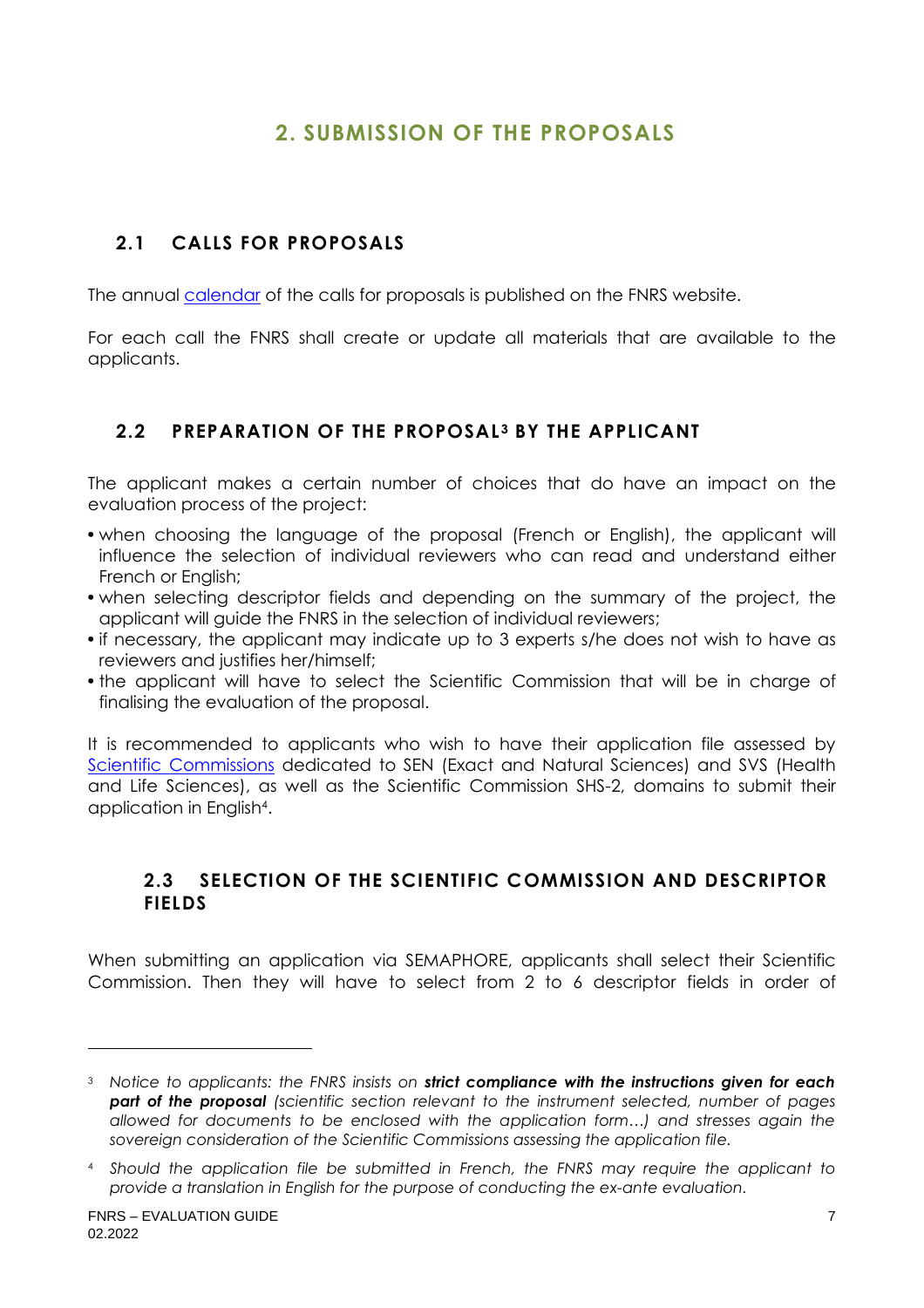relevance. Notice that at least 2 descriptor fields<sup>5</sup> must be relevant to the Scientific Commission of their choice and, they may complete their selection with unrestricted keywords, if necessary.

When selecting the Scientific Commission, applicants should consider the various Scientific Commissions as a whole and make a choice while taking into account all the fields covered by the Scientific Commission desired.

# <span id="page-7-0"></span>**2.4 SUBMISSION OF THE PROPOSALS**

The proposals may be submitted either in French or in English via [e-space,](https://e-space.frs-fnrs.be/) the web-based application available to anyone involved in a proposal: applicant(s), validating person(s), referees, reviewers, and the FNRS administrative staff.

Each person is identified with a user ID and a password. The access and display are adjusted in accordance with one's role.

During the preparation of the electronic file, basic controls are performed online, in particular on some eligibility conditions related to the selected instrument, and on the completeness of the required data (mandatory fields).

As soon as the applicant finishes and validates the proposal, it is automatically submitted to the "validating person(s)" for approval. A "validating person" is someone (promoter, rector...) in charge of a validation task of the proposal, as part of the submission process.

The submission is considered effective once the last "validating person" required by the instrument has validated the proposal.

In the event a "validating person" refuses to validate a proposal before the online submission deadline, the applicant is automatically informed and can modify the application file or submit a new one, if s/he wishes to do so. However, if this refusal occurs after the deadline, the proposal is then automatically rejected (see eligibility).

## <span id="page-7-1"></span>**2.5 RECEIVING THE PROPOSALS**

## <span id="page-7-2"></span>*2 . 5 . 1 V E R I F Y I N G T H E E L I G I B I L I T Y*

The administrative staff of the FNRS ensures compliance with the closing date and hour indicated in the call and verifies the eligibility of the proposal for the selected instrument.

<sup>5</sup> *In the case applicants select only one descriptor field relevant to the Scientific Commission selected, they shall justify the selection concerning the Scientific Commission in the application form.*

*Applicants who select the the Scientific Commission FORESIGHT, dedicated to research projects relating to sustainability through interdisciplinarity, must demonstrate the "sustainability" aspect of their research project, including interdisciplinary aspects (max. 2,000 characters, including spaces).*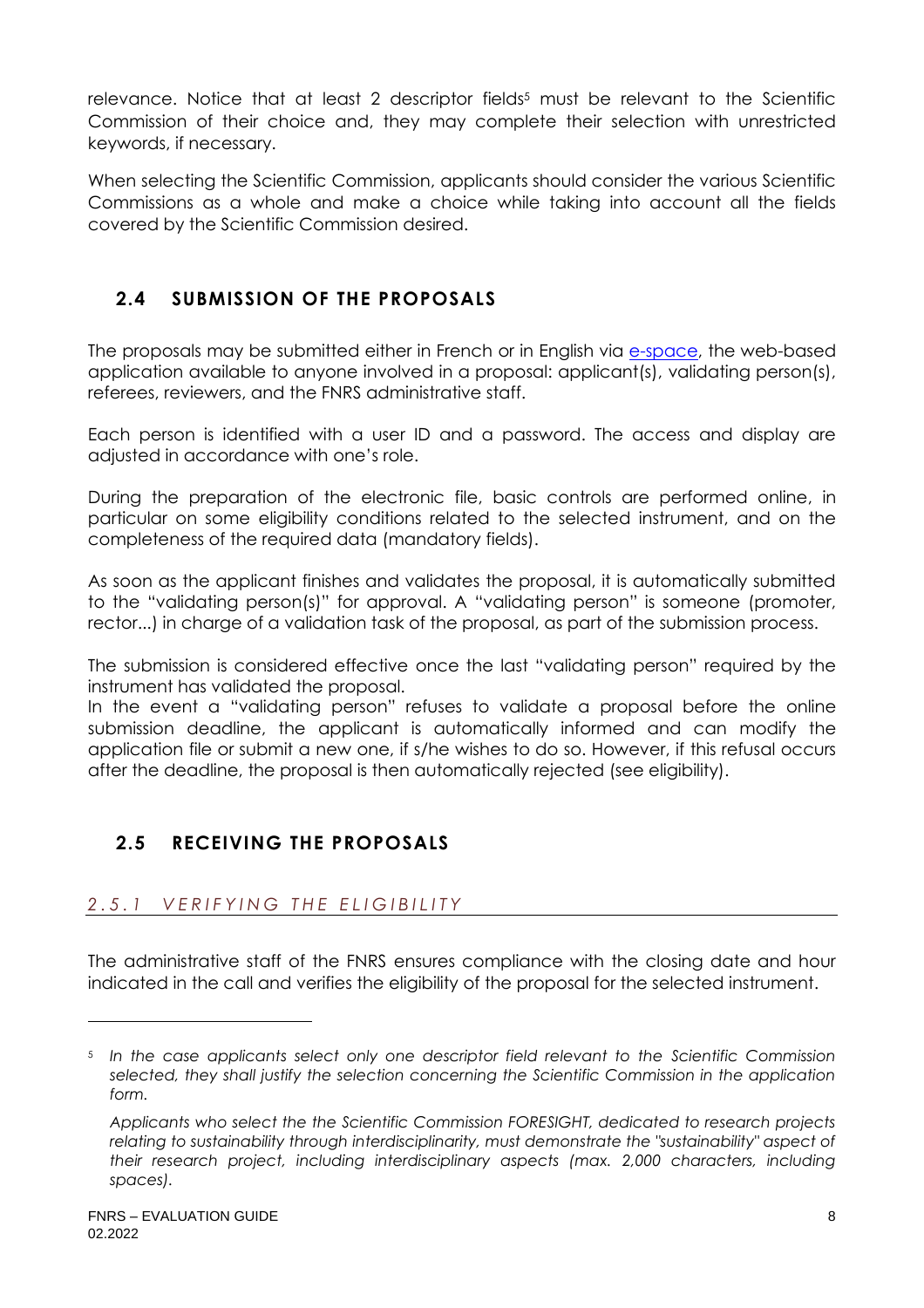To be evaluated, the proposals must meet the eligibility criteria. If it clearly appears before, during, or after the evaluation phase that a proposal does not meet one or several of these criteria, including the completeness of the file, the FNRS will consider it ineligible and will retrieve it from the evaluation process. The FNRS will then notify the applicants concerned.

#### <span id="page-8-0"></span>*2 . 5 . 2 C O N T A C T I N G R E F E R E E S*

For instruments where referees may be required to give an opinion on some of the applicant's qualities, the FNRS shall contact the persons the applicant has indicated and specify the information they will have to provide.

Opinion letters from promoters as well as from referees are confidential and are intended to be for the use of members of the Scientific Commissions only.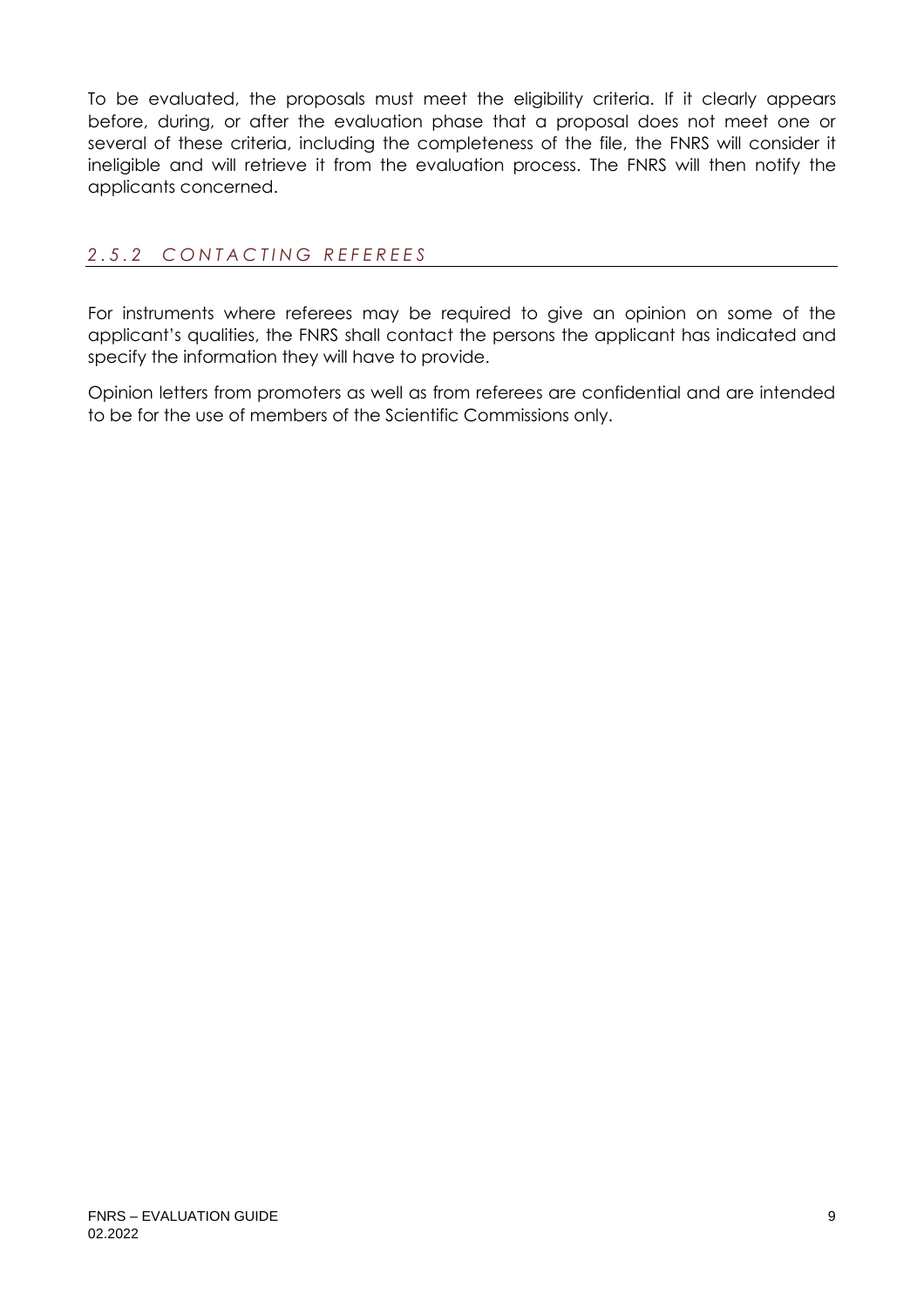# <span id="page-9-0"></span>**3. EVALUATION OF THE PROPOSALS**

The calls for proposals of the FNRS have some evaluation principles in common:

- Applicants are aware of the evaluation criteria while preparing their proposal;
- Except for some instruments<sup>6</sup>, the proposals are reviewed in two steps:
	- o The first step is performed by remote individual experts,
	- o For the second step, Scientific Commissions gather in meetings to establish a consolidated ranking of the proposals;
- The Board of Trustees of the FNRS relies on the help of remunerated experts, who do not belong to the FNRS, and mostly come from outside the CFB (these independent experts are the key actors of the evaluation);
- The [composition](https://www.frs-fnrs.be/docs/Reglement-et-documents/FRS-FNRS_composition_cs.pdf) of the Scientific Commissions is published on the FNRS website;
- The names of the reviewers linked to a proposal remain undisclosed;
- A final evaluation report is sent to the applicants and to the possible promoters, notifying them of the decision of the Board of Trustees of the FNRS. The report is prepared by "rapporteurs" and "co-rapporteurs", who are members of the Scientific Commissions;
- The decision to fund proposals is made by the Board of Trustees of the FNRS.

# <span id="page-9-1"></span>**3.1 INDIVIDUAL REVIEWERS (STEP 1)**

Experts who are selected according to the research field of the proposal mostly come from outside the CFB.

An expert is entrusted with the task of providing a written argumentative appraisal (notes and comments) concerning the proposal based on the evaluation criteria known by the applicants, using the language chosen by the applicant.

An expert is usually in charge of reviewing several proposals, which may depend on different instruments within the same call for proposals. However, the expert is not required to establish any ranking between them, as each proposal must be reviewed independently. A marking grid for the proposals is provided in section 3.6, with the intention to standardise the grading system.

Experts must possess the required skills and knowledge in the fields in which they are expected to intervene, as well as a high level of professional experience. There is no nationality criterion required for this role.

<sup>6</sup> *Instruments intended for young researchers who expect to obtain a doctoral thesis do not provide for the participation of individual reviewers (step 1). Indeed, for such instruments, the proposal is assigned to two "rapporteurs", both members of the Scientific Commission selected by the applicant.*

*Moreover, for instruments which are not related to calls for proposals, or in case of a request for an extension or a renewal of a proposal that has already been reviewed in a previous session, the Board of Trustees of the FNRS bases the funding decision on opinions, which recommend or not the continuation of the funding for a new period. Depending on the instruments, opinions may come from referees, academic authorities, a dedicated Commission, etc.*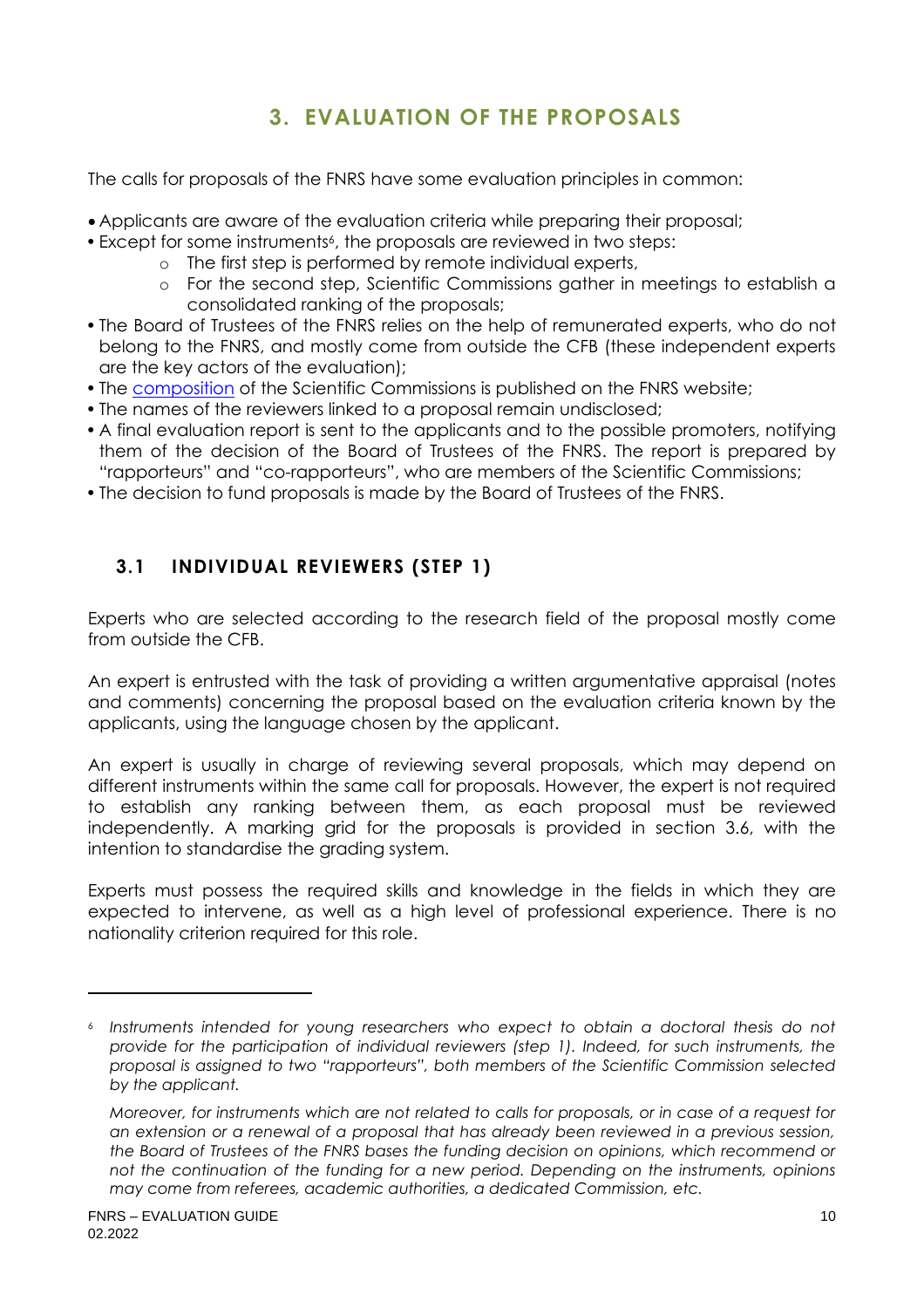The Presidents of the Scientific Commissions, before whom the proposals are submitted, shall validate the selection of individual experts who should assess those proposals.

In order to build a pool of experts, the FNRS constitutes a database, from which the individual experts considered for a given call for proposals are selected. The call for experts is open permanently. The Board of Trustees of the FNRS is responsible for their appointments.

# <span id="page-10-0"></span>**3.2 THE SCIENTIFIC COMMISSIONS (STEP 2)**

## <span id="page-10-1"></span>3.2.1 NUMBER AND THEMES OF THE SCIENTIFIC COMMISSIONS

Fourteen [Scientific Commissions](https://www.frs-fnrs.be/docs/Reglement-et-documents/FRS-FNRS_REGL_CS_EN.pdf) are established. Their respective expertise is defined by descriptor fields available [here.](https://www.frs-fnrs.be/docs/Reglement-et-documents/FRS-FNRS_Champs_descripteurs.pdf)

These Scientific Commissions are divided as follows: 13 thematic Scientific Commissions, mainly built up from the ERC's (European Research Council) domains: 4 dedicated to Exact and Natural Sciences (SEN-1 to SEN-4), 4 dedicated to Health and Life Sciences (SVS-1 to SVS-4) and 5 to Social Sciences and Humanities (SHS-1 to SHS-5).

A 14<sup>th</sup> Scientific Commission is competent to deal with the strategic and interdisciplinary field of sustainable development (FORESIGHT).

## <span id="page-10-2"></span>3.2.2 COMPOSITION OF THE SCIENTIFIC COMMISSIONS

Each Scientific Commission is made up of members selected from outside the CFB, including the President, and members chosen among the members of the academic institutions of the CFB (Professor and Lecturer) or among Research Associates, Senior Research Associates, and Research Directors of the FNRS.

#### <span id="page-10-3"></span>*3 . 2 . 3 M I S S I O N S O F T H E S C I E N T I F I C C O M M I S S I O N S*

The Scientific Commissions shall meet at the FNRS (Rue d'Egmont, 5 – 1000 Brussels) to establish a consolidated ranking of the proposals that will be suggested to the Board of Trustees of the FNRS. They also validate the final evaluation report to be sent to the applicant and to the possible promoter ("Researcher" instrument), along with the notification of the decision of the Board of Trustees of the FNRS.

In order to carry out their work, the Scientific Commissions have the application files, individual evaluation reports (if applicable) and consolidated draft reports prepared by the "rapporteurs" at their disposal. The Scientific Commissions base their decisions on the evaluation criteria, which are provided both to the applicants and the first-step reviewers.

#### <span id="page-10-4"></span>*3 . 2 . 4 R O L E O F T H E P R E S I D E N T S*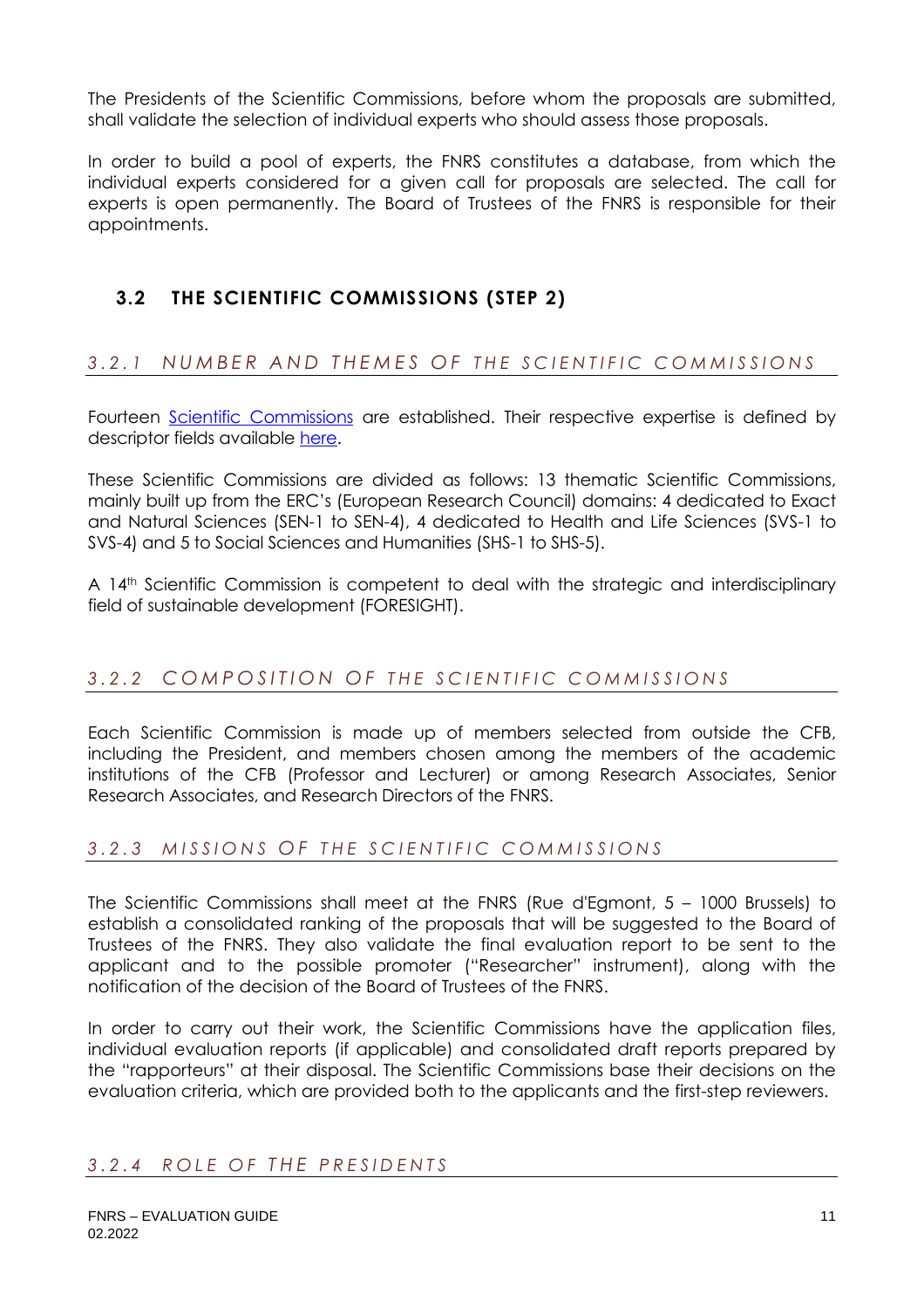The President of a Scientific Commission is in charge of:

- Validating step 1 experts to whom the administrative staff of the FNRS has assigned the submitted application files (fellowships and projects);
- Nominating "rapporteurs" and "co-rapporteurs" from among the members, and assigning them proposals related to their fields of expertise while making sure to equally distribute the workload;
- Leading the work of the Scientific Commission, in an independent way;
- Organising a vote in which all members participate, if the "consensus" procedure is unsuccessful;
- Signing the final evaluation reports to be addressed to the applicants.

#### <span id="page-11-0"></span>*3 . 2 . 5 R O L E O F T H E " R A P P O R T E U R S " A N D " C O - R A P P O R T E U R S "*

For instruments aiming at obtaining a doctoral thesis, given that individual experts (step 1) are not involved, the weight of the "rapporteur" is thus crucial within the evaluation procedure. Therefore, a second "rapporteur" is designated. The "rapporteurs", both members of the Scientific Commission selected by the applicant, shall draw up a preliminary evaluation report individually in order to prepare the work and the debates of the Scientific Commission.

For the other instruments, each proposal is assigned to a single "rapporteur", who is assisted by a "co-rapporteur" for the task. Both are members of the Scientific Commission selected by the applicant.

- The "rapporteur" shall prepare the work and the debates of the Scientific Commission, through the elaboration of a consolidated evaluation draft report, based on individual evaluations. The draft report will afterwards be reviewed by the Scientific Commission.
- The "co-rapporteur" is not required to draw up any evaluation report but shall examine it by ticking off the appropriate box. During the meeting of the Scientific Commission, the "co-rapporteur" will be invited to express his/her opinion on the proposal and may bring, when appropriate, a complementary perspective or a different point of view.

If the instrument provides for the participation of individual experts (step 1), and if a major disagreement arises concerning their reports, the "rapporteur" can organise a debate (by email) before the meeting of the Scientific Commission to reach a consensus, in which s/he will act as a moderator.

At the end of the meeting, the designated "rapporteur" shall draw up the final evaluation report intended for the applicant on the basis of preliminary reports and considering the discussions held by the Scientific Commission.

## <span id="page-11-1"></span>**3.3 EXPERTS APPOINTMENT CONDITIONS**

The FNRS shall send a letter of appointment to each selected expert, whether they are an individual reviewer or a member of a Scientific Commission. This letter constitutes an agreement between the FNRS and the expert, specifying the precise terms and conditions for the expert: it imposes respect of a code of conduct and lays down essential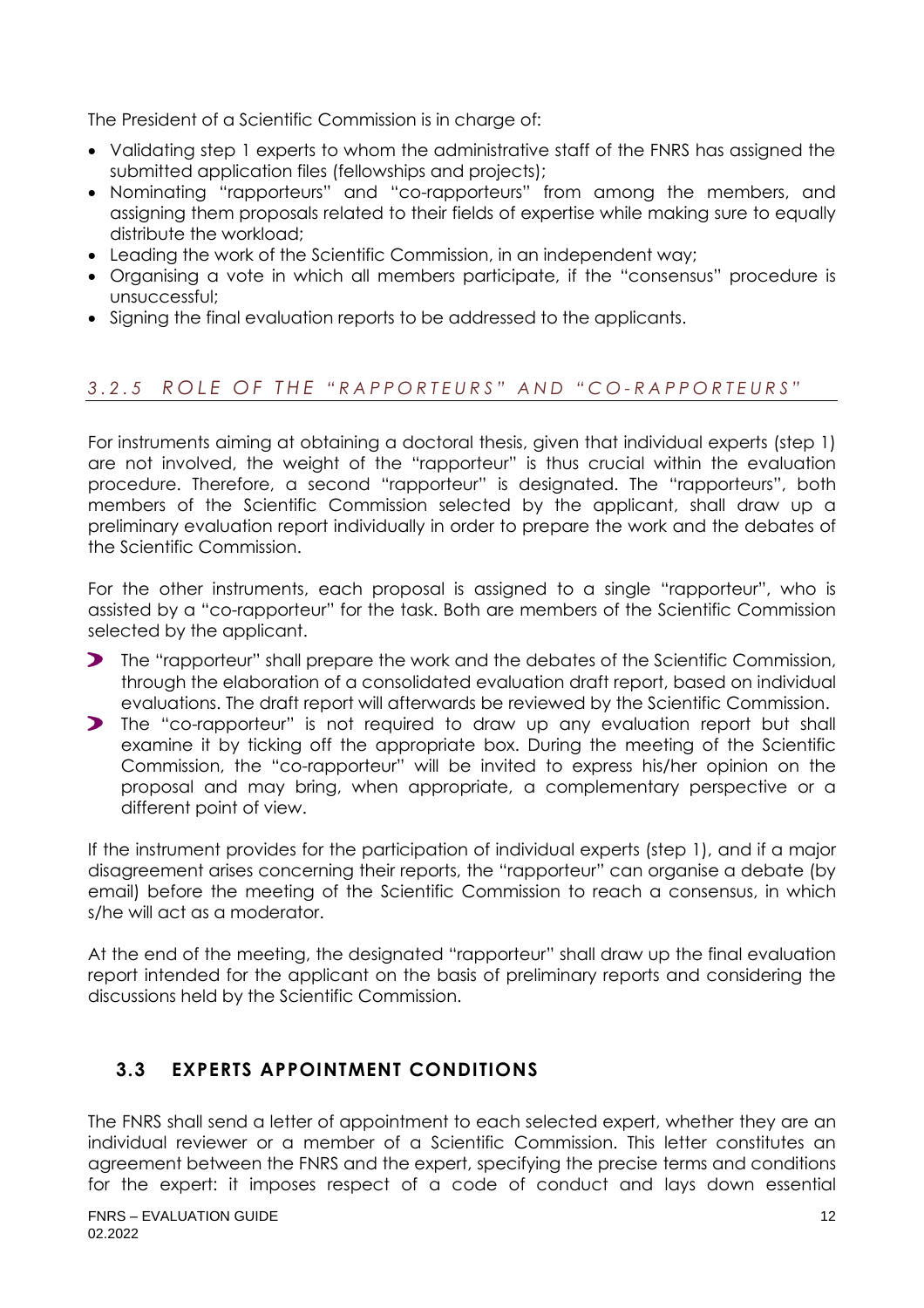regulations in terms of confidentiality. It includes the description of tasks s/he is entrusted with, as well as the conditions for the remuneration and reimbursement of expenses.

Upon information provided by the experts, the FNRS has put in place a mechanism that ensures they do not face a conflict of interest regarding the proposals they are invited to evaluate. To that end, experts must sign a declaration stating that there is no conflict of interest at the time of the appointment and that they commit to informing the FNRS in case where such a conflict would arise during the fulfilment of their tasks.

# <span id="page-12-0"></span>**3.4 POSSIBLE CONFLICTS OF INTERESTS**

Experts must cease their work when they might, in any way, benefit from the acceptance or the rejection of a proposal.

Experts shall also withdraw from the evaluation in the following circumstances:

- they have an active collaboration with the applicant<sup>7</sup> (i.e. being co-author of a publication with the applicant, having participated in the writing of the proposal, or being involved in the publication or implementation of the possible results of the proposal during the last 3 years);
- they hold (or have held during the last 3 years) a hierarchic or directly subordinate position with regard to the applicant;
- they are currently competing with the applicant for the same position;
- they have introduced a funding application to the FNRS under the same call and as part of the same instrument;
- the applicant is a close person; the notion of closeness will be explained at the time of the appointment;
- they are cited as a referee<sup>8</sup> in an application file submitted by the applicant;
- they have been a member of the applicant's thesis jury and belong to the same university.

Experts shall cease their work in case where they face any other situation that may raise doubts as to their ability and impartiality to evaluate the proposal, or that could reasonably give an external third party this impression.

<sup>7</sup> *Depending on the call in question, the term "applicant" shall be understood to mean:*

*<sup>-</sup> An applicant to a fellowship or the applicant's promoter/co-promoter,*

*<sup>-</sup> A promoter/co-promoter or the project leader of a funding request.*

<sup>8</sup> *A referee is a scientific scholar who has been chosen as a reference person by an applicant (solely for applications to Research Associate "CQ", Senior Research Associate "MR", Research Director "DR", Incentive Grant for Scientific Research "MIS" and Ulysse Incentive Grant for Mobility in Scientific Research "MISU" fellowships). The FNRS will send an email to referees inviting them to provide a support letter.*

*Opinion letters are confidential and intended to be for the use of members of the Scientific Commissions only.*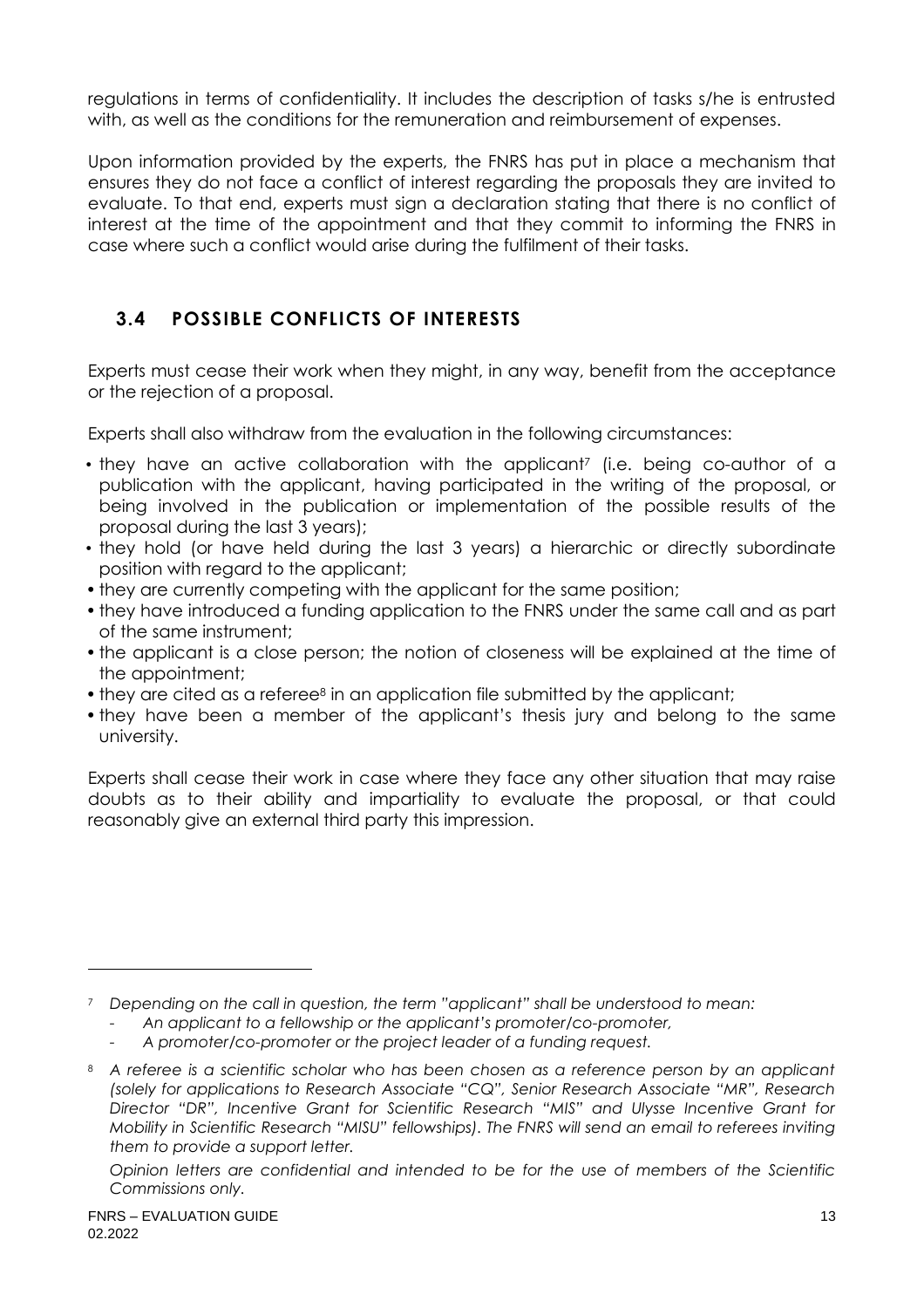# <span id="page-13-0"></span>**3.5 EVALUATION CRITERIA**

The objectives of each instrument and their related evaluation criteria and possible weightings are explained in detail and for each call in the guide for reviewers destined to help the reviewers in different practical aspects of their work and more particularly to provide clear rules and contribute to consistency among individual reviewers and the Scientific Commissions.

# <span id="page-13-1"></span>**3.6 PROPOSALS GRADING SYSTEM**

The experts (individual experts as well as members of the Scientific Commissions) shall review the aspects to be considered for each evaluation criterion and classify them into three categories:

| <b>Categories</b> | Grades       |              |  |
|-------------------|--------------|--------------|--|
|                   | A+           | outstanding  |  |
| $A^9$             | A            | excellent    |  |
|                   | A-           | very good    |  |
|                   | B+           | good         |  |
| B                 | Β            | average      |  |
|                   | B-           | weak         |  |
| ◠                 | $\mathsf{C}$ | insufficient |  |

Experts must provide comments - preferably in the language chosen by the applicant - (stressing on the strengths / the weaknesses / providing general comments) consistent with the categories assigned and that can be used to sustain the work of the "rapporteurs" of the Scientific Commissions and the final evaluation report to be sent to the applicant.

*<sup>9</sup> Fundable range, subject to budget availability.*